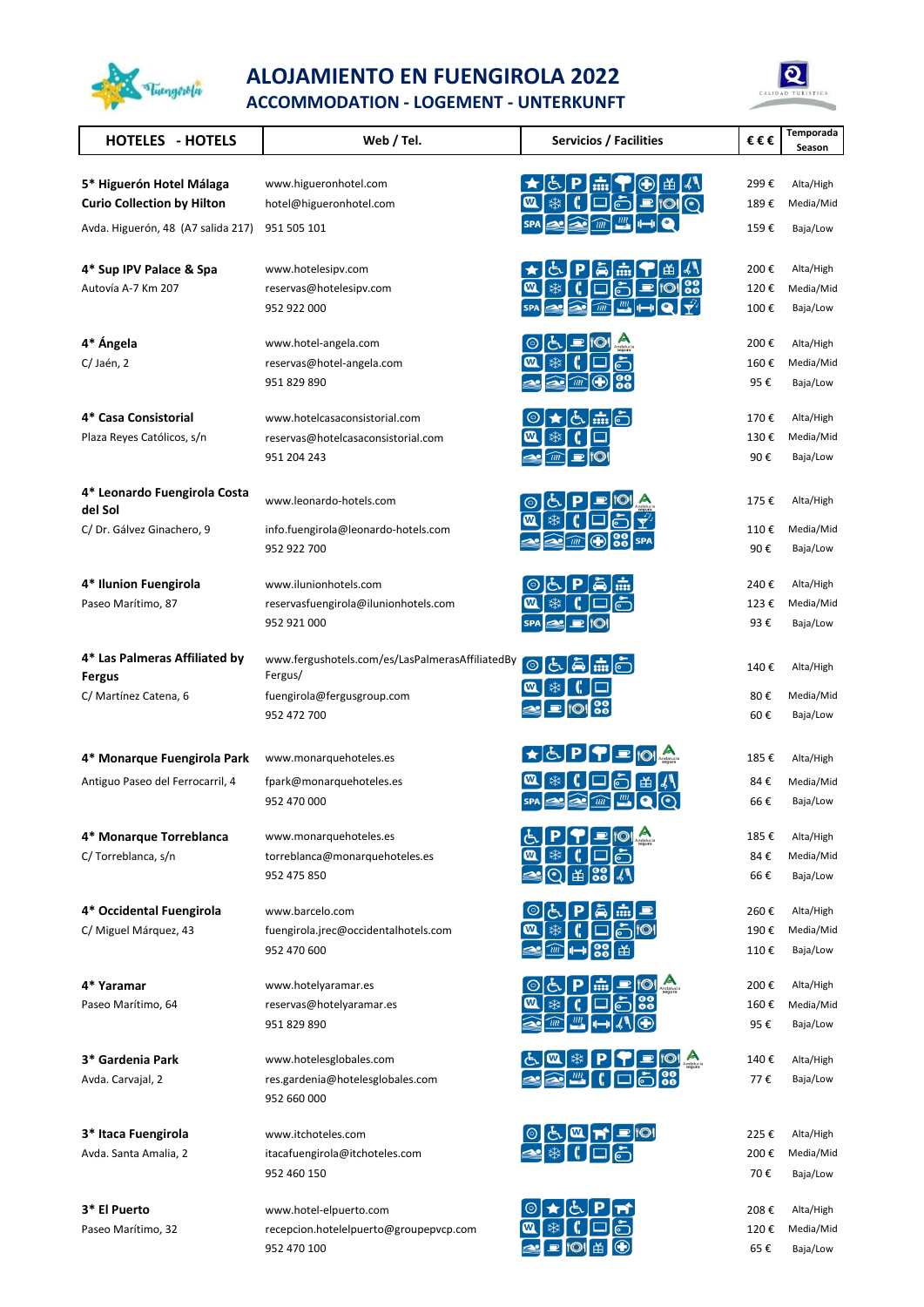| <b>HOTELES - HOTELS</b>                                  | Web / Tel.                                                                                           | Servicios / Facilities                                                    | €€€                                 | Temporada<br>Season                |
|----------------------------------------------------------|------------------------------------------------------------------------------------------------------|---------------------------------------------------------------------------|-------------------------------------|------------------------------------|
| 3* Las Rampas<br>C/ Pintor Nogales, s/n                  | www.hotellasrampas.com<br>reservas@hotellasrampas.com<br>952 470 900                                 | ₩<br>m                                                                    | 200€<br>50€                         | Alta/High<br>Baja/Low              |
| 3* Monarque Cendrillón<br>Avda. de las Gaviotas, 25      | www.monarquehoteles.es<br>fpark@monarquehoteles.es<br>952 470 004                                    | ₩<br>ငံ<br>W<br>$\mathfrak{m}$<br>$\widehat{u}$<br><b>SPA</b>             | 168€<br>76€<br>64€                  | Alta/High<br>Media/Mid<br>Baja/Low |
| 3* Villa de Laredo<br>Paseo Marítimo, 42                 | www.hotelvilladelaredo.es<br>info@hotelvilladelaredo.es<br>952 477 689                               | 1O                                                                        | 200€<br>100€<br>60€                 | Alta/High<br>Media/Mid<br>Baja/Low |
| $2*$ Agur<br>C/Tostón, 4                                 | www.hotelagur.net<br>info@hotelagur.net<br>952 476 666                                               | $\circ$ $\circ$ $\circ$<br>案<br>ซ                                         | 95€<br>45€                          | Alta/High<br>Baja/Low              |
| 2* Boutique Hotel Las Islas<br>C/ Canela, 12             | www.lasislas.info<br>bookings@lasislas.info<br>952 475 598                                           | $\boxed{\mathbf{w}}$                                                      | 205€<br>135€                        | Alta/High<br>Baja/Low              |
| 2* Boutique X<br>Avda. Condes San Isidro, 68             | www.boutiquex.es<br>info@boutiquex.es<br>952 585 648                                                 | OCTY<br>《茶                                                                | 135€<br>98€<br>80€                  | Alta/High<br>Media/Mid<br>Baja/Low |
| 2* Galicia<br>Avda. Santa Amalia, 14                     | www.hotelgaliciafuengirola.com<br>reservas@hotelgaliciafuengirola.com<br>952 463 301                 |                                                                           | 95€<br>45€                          | Alta/High<br>Baja/Low              |
| 2* Reyesol<br>C/ Marbella, 41                            | www.hotelreyesol.com<br>info@hotelreyesol.com<br>952 473 704                                         | $\circ$ a $\circ$ $\circ$                                                 | 89€<br>47.5€                        | Alta/High<br>Baja/Low              |
| 1* Café La Morena<br>Av. Condes de San Isidro, 41        | www.hotel-lamorena.com<br>info@hotel-lamorena.com<br>951 162 225                                     |                                                                           | 90€<br>50€<br>35€                   | Alta/High<br>Media/Mid<br>Baja/Low |
| 1* Marbella<br>C/ Marbella, 34                           | hotelbelamarbella@gmail.com<br>952 664 503                                                           |                                                                           | 70€<br>35€                          | Alta/High<br>Baja/Low              |
| <b>APARTOTELES - APARTOTELS</b>                          | Web / Tel.                                                                                           | Servicios / Facilities<br>Apt                                             | Pax<br>€ Max.                       | € Min.                             |
| $\mathbf Q$<br>3* Myramar Fuengirola<br>C/ San Miguel, 1 | www.myramarhoteles.com<br>reservas@myramar.com<br>952 588 768                                        | 1D<br>$\overline{1222}$<br>₩<br>2D<br>$\overline{u}\overline{u}$          | 4<br>160€<br>6<br>260€              | 50€<br>80€                         |
| 3* Nuriasol<br>C/ Fco. Rivera "Paquirri", 23-25          | www.apartamentosturisticosnuriasol.com<br>reservas@apartamentosturisticosnuriasol.com<br>952 471 821 | E<br>ఘ<br>$\boldsymbol{\omega}$<br>1D<br>ு∣ட<br>IO<br>$\widehat{u}$<br>2D | 2<br>110€<br>4<br>145€<br>185€<br>6 | 45€<br>58€<br>75€                  |
| 3* Pyr Fuengirola<br>C/ Lamo de Espinosa, 10             | www.hotelpyr.es<br>reservas@hotelpyr.es<br>952 471 700                                               | E<br>1D<br>2D                                                             | 2<br>200€<br>240€<br>4<br>6<br>260€ | 44€<br>60€<br>95€                  |
| 3* Veramar<br>C/Málaga, s/n                              | www.hotelveramar.com<br>veramar@autentikhotels.com<br>952 580 500                                    | E<br>1D<br>2D                                                             | 3<br>95€<br>3<br>130€<br>170€<br>4  | 40€<br>60€<br>80€                  |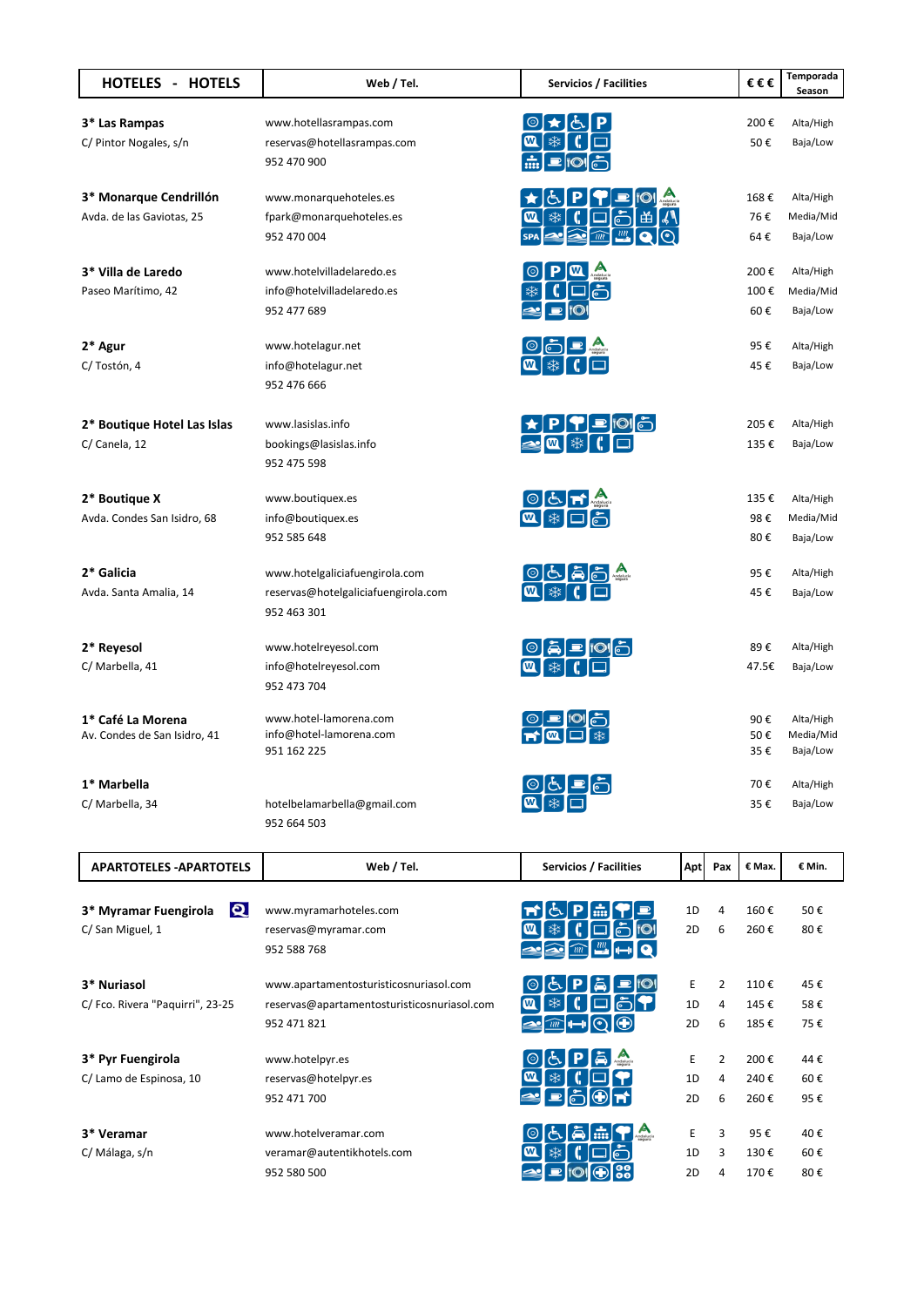| <b>APARTAMENTOS TURISTICOS</b>      | <b>TOURIST APARTMENTS</b><br>$\sim$ | Servicios / Facilities                                               | <b>Apt</b> | pax            | € Max | € Min. |
|-------------------------------------|-------------------------------------|----------------------------------------------------------------------|------------|----------------|-------|--------|
| 4. Mediterráneo Real                | www.mediterraneoreal.com            |                                                                      | Ε          | 2              | 151€  | 73€    |
| C/ Antonio Machado, 25              | info@mediterraneoreal.com           | $\bigcirc$<br>₩<br>W<br>்                                            | 1D         | 2              | 148€  | 81€    |
|                                     | 952 479 349                         | $\frac{nm}{2}$<br>$\widehat{u}$                                      | 2D         | 4              | 197€  | 122€   |
| $\mathbf{Q}$<br>32 Fuengirola Beach | www.fuengirolabeach.com             | $\blacksquare$<br>$\left[\frac{1}{1111}\right]$                      | 1D         | 2              | 160€  | 56€    |
| Avda. de la Encarnación, 2          | hotel@fuengirolabeach.com           | ఘ<br>w۱                                                              | 1D         | 4              | 176€  | 60€    |
|                                     | 951 062 700                         |                                                                      | 2D         | 6              | 250€  | 77€    |
| La Jábega<br>9⁄2.                   | www.jabega.com                      | IGJ                                                                  | Ε          | 2              | 117€  | 50€    |
| C/Jaén, 1                           | reservas@jabega.com                 |                                                                      | Ε          | 3              | 142€  | 61€    |
|                                     | 952 475 354                         | ≃¦88                                                                 | 1D         | 4              | 152€  | 76€    |
| 3. Marcari (Stella Maris)           | www.stellamaris-fuengirola.com      |                                                                      | Ε          | $\overline{2}$ | 180€  | 57€    |
| Paseo Marítimo, 54                  | stella-maris@telefonica.net         |                                                                      | 1D         | 4              | 228€  | 72€    |
|                                     | 952 477 247                         |                                                                      | 2D         | 6              | 257€  | 101€   |
| <b>Club Marítimo</b><br>2/2         | www.maritimopropertyvacations.com   |                                                                      | 1D         | 4              | 150€  | 40€    |
| Paseo Marítimo, 92                  | reservations@spainrentals.org       |                                                                      |            |                |       |        |
|                                     | 604 400 276                         |                                                                      |            |                |       |        |
| 22 Fuengirola Playa                 | www.fuengirolaplaya.eu              |                                                                      | 1D         | 4              | 225€  | 110€   |
| Paseo Marítimo, 148                 | info@fuengirolaplaya.eu             | *                                                                    | 2D         | 6              | 315€  | 165€   |
|                                     | 951 514 339                         |                                                                      |            |                |       |        |
| 22 La Trinidad Suites               | lacosta2020@yahoo.com               | $\boxed{\mathbf{a}}$ $\boxed{\square}$ $\frac{*}{*}$ $\boxed{\circ}$ | 1D         | 1/3            | 125€  | 45€    |
| C/ Santísima Trinidad, 71           | 606 193 576                         |                                                                      |            |                |       |        |
| 2 <sup>2</sup> Vegasol Playa        | www.vegasolplaya.com                | டு                                                                   | 1D         | 4              | 185€  | 65€    |
| Paseo Marítimo, 119                 | info@vegasolplaya.com               |                                                                      | 2D         | 6              | 215€  | 85€    |
|                                     | 951 470 278                         |                                                                      | 3D         | 7              | 228€  | 95€    |
| 2. Yamasol                          | www.spain-apartments.es             |                                                                      | 1D         | 4              | 39€   | 120€   |
| Avda. Ramón y Cajal, 33             | info@hayamasol.com                  |                                                                      | 2D         | 5              | 65€   | 150€   |
|                                     | 952 584 400                         |                                                                      |            |                |       |        |
| $1/2$ Castillo                      | www.fuengirolarentals.net           |                                                                      | 1D         | 2              | 120€  | 70€    |
| Avda. Matías Saez de Tejada, 2      | info@fuengirolarentals.es           |                                                                      | 2D         | 4              | 220€  | 150€   |
|                                     | 647 661 915                         |                                                                      |            |                |       |        |
| $1/2$ Embajador                     | embajador.aptos.16@gmail.com        |                                                                      | 1D         | 2/4            | 215€  | 45€    |
| C/ del Mar, 16                      | 952 473 184                         | 四 举                                                                  | 2D         | 4/6            | 316€  | 70€    |
|                                     |                                     |                                                                      |            |                |       |        |
| $1/2$ Mary                          | www.apartamentosmary.com            |                                                                      | 2D         | 4              | 247€  | 78€    |
| Avda. Torreblanca, 5                | info@apartamentosmary.com           | $\blacksquare$                                                       |            |                |       |        |
|                                     | 951 469 305                         |                                                                      |            |                |       |        |
| $1/2$ Medea                         | www.medeapartments.com              |                                                                      | 1D         | 1/4            | 150€  | 50€    |
| C/ Benalmádena, 5                   | info@medeapartments.com             | 四点                                                                   | 2D         | 1/6            | 150€  | 50€    |
|                                     | 611 224 088                         |                                                                      |            |                |       |        |
|                                     |                                     |                                                                      |            |                |       |        |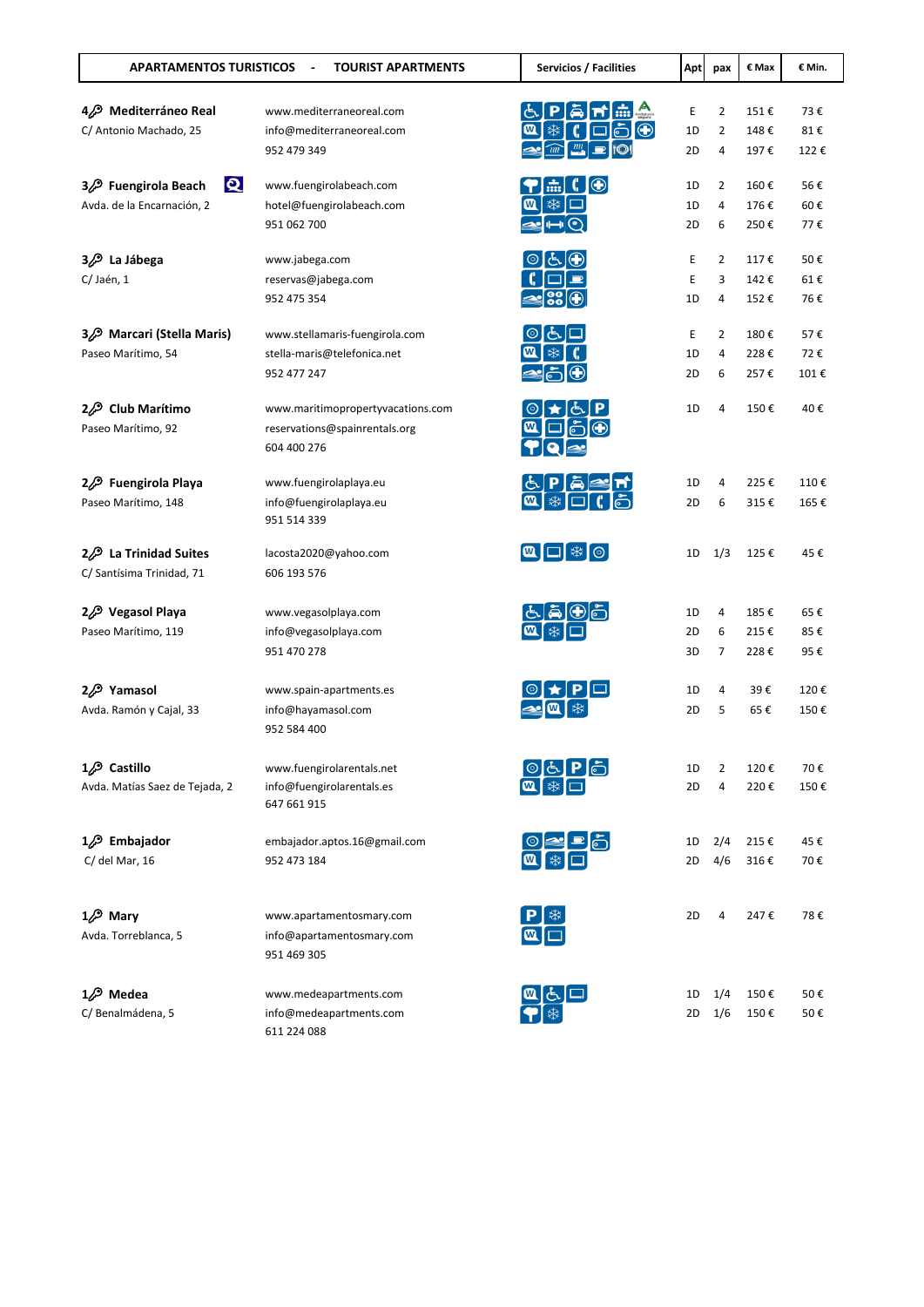| <b>HOSTALES</b><br><b>HOSTALS</b> | Web / Tel.                         | Servicios / Facilities                                                                                                                                                                                                                                                                                                                          | €€€  | Temporada<br>Season |
|-----------------------------------|------------------------------------|-------------------------------------------------------------------------------------------------------------------------------------------------------------------------------------------------------------------------------------------------------------------------------------------------------------------------------------------------|------|---------------------|
| 2* Costabella                     |                                    |                                                                                                                                                                                                                                                                                                                                                 | 79€  | Alta/High           |
| Avda. de Los Boliches, 98         | reservas@myplaceinthesun-spain.com | $\begin{picture}(20,5) \put(0,0){\line(1,0){155}} \put(15,0){\line(1,0){155}} \put(15,0){\line(1,0){155}} \put(15,0){\line(1,0){155}} \put(15,0){\line(1,0){155}} \put(15,0){\line(1,0){155}} \put(15,0){\line(1,0){155}} \put(15,0){\line(1,0){155}} \put(15,0){\line(1,0){155}} \put(15,0){\line(1,0){155}} \put(15,0){\line(1,0){155}} \put$ | 45€  | Baja/Low            |
|                                   | 951 668 114                        |                                                                                                                                                                                                                                                                                                                                                 |      |                     |
| 2* Cuevas                         | www.hostalcuevas.com               | $\begin{array}{c} \circledast \\ \circledast \\ \circledast \end{array}$                                                                                                                                                                                                                                                                        | 65€  | Alta/High           |
| C/ Capitán, 7                     | hostalcuevas@hotmail.com           |                                                                                                                                                                                                                                                                                                                                                 | 40€  | Baja/Low            |
|                                   | 952 460 606                        |                                                                                                                                                                                                                                                                                                                                                 |      |                     |
| 2* Hostal Boutique Andalucía      |                                    | $\begin{array}{ c c } \hline \circ & \circ \\ \hline \Box & \ast \end{array} \begin{array}{ c c } \hline \bullet & \bullet \\ \hline \end{array}$                                                                                                                                                                                               | 120€ | Alta/High           |
| C/Troncón, 59                     | cherkamovil@gmail.com              |                                                                                                                                                                                                                                                                                                                                                 | 50€  | Baja/Low            |
|                                   | 951 778 224                        |                                                                                                                                                                                                                                                                                                                                                 |      |                     |
| 2* Hostal Temático El Cid         | www.hostal-fuengirola.com          | $\circ$ dm                                                                                                                                                                                                                                                                                                                                      | 89€  | Alta/High           |
| Avda. Condes San Isidro, Esq. C/  | hostalelcid21@gmail.com            | $\mathbf{M}$ $\ast$                                                                                                                                                                                                                                                                                                                             | 34€  | Baja/Low            |
| Hermanos Pinzón, s/n              | 952 466 338                        |                                                                                                                                                                                                                                                                                                                                                 |      |                     |
| 2* Italia                         | www.hostalitalia.com               |                                                                                                                                                                                                                                                                                                                                                 | 76€  | Alta/High           |
| C/ de la Cruz, 1                  | hostalitalia@gmail.com             | $\begin{array}{ c c }\hline \circ & \tilde{\bullet} & \equiv\ \hline \textcolor{red}{\bullet} & \textcolor{red}{\circ} & \textcolor{red}{\circ} \end{array}$                                                                                                                                                                                    | 47€  | Baja/Low            |
|                                   | 952 474 193                        |                                                                                                                                                                                                                                                                                                                                                 |      |                     |
| 2* Jomarijo                       |                                    |                                                                                                                                                                                                                                                                                                                                                 | 75€  | Alta/High           |
| C/ Dionisia Redondo, 6            | hostaljomarijo@gmail.com           |                                                                                                                                                                                                                                                                                                                                                 | 38€  | Baja/Low            |
|                                   | 952 464 421                        |                                                                                                                                                                                                                                                                                                                                                 |      |                     |
| 2* Los Corchos                    | www.hostalloscorchos.com           |                                                                                                                                                                                                                                                                                                                                                 | 70€  | Alta/High           |
| C/Hernán Cortés, 57               | info@hostalloscorchos.com          | 第□                                                                                                                                                                                                                                                                                                                                              | 40€  | Baja/Low            |
|                                   | 952 585 841                        |                                                                                                                                                                                                                                                                                                                                                 |      |                     |
| 2* Nevada                         | www.hostalfuengirola.com           |                                                                                                                                                                                                                                                                                                                                                 | 70€  | Alta/High           |
| C/ Santa Gema, 1                  | hostalnevada@gmail.com             |                                                                                                                                                                                                                                                                                                                                                 | 35€  | Baja/Low            |
|                                   | 654 483 023                        |                                                                                                                                                                                                                                                                                                                                                 |      |                     |
| 1* Kokkola                        | www.hostalkokkola.com              |                                                                                                                                                                                                                                                                                                                                                 | 65€  | Alta/High           |
| C/ Gravina, 10                    | hotelkokkola@gmail.com             |                                                                                                                                                                                                                                                                                                                                                 | 40€  | Baja/Low            |
|                                   | 952 229 516                        |                                                                                                                                                                                                                                                                                                                                                 |      |                     |
|                                   |                                    |                                                                                                                                                                                                                                                                                                                                                 |      |                     |

| <b>PENSIONS</b><br><b>PENSIONES</b><br>٠ | Web / Tel.                     | <b>Servicios / Facilities</b> | €€€ | Temporada |
|------------------------------------------|--------------------------------|-------------------------------|-----|-----------|
|                                          |                                |                               |     | Season    |
|                                          |                                |                               |     |           |
| <b>Euro Holitel</b>                      | www.euroholitel.com            | $\boxed{\circledR}$           | 45€ | Alta/High |
| C/Troncón, 12                            | info@euroholitel.com           |                               | 30€ | Baja/Low  |
|                                          | 951 382 759                    |                               |     |           |
|                                          |                                |                               |     |           |
| Los Faroles                              |                                | ◙◙≸◘                          | 55€ | Alta/High |
| Camino de Santiago, 22                   | peter van der hoek@hotmail.com |                               | 40€ | Baja/Low  |
|                                          | 951 236 465                    |                               |     |           |
|                                          |                                |                               |     |           |
| Santa Fe                                 | www.pensionsantafe.com         | $\circ$ m $\circ$             | 45€ | Alta/High |
| Avda. de los Boliches, 66                | pensionsantafe@hotmail.com     | ِ ط∫⊏<br>$\bm{\omega}$        | 30€ | Baja/Low  |
|                                          | 952 474 181                    |                               |     |           |
|                                          |                                |                               |     |           |